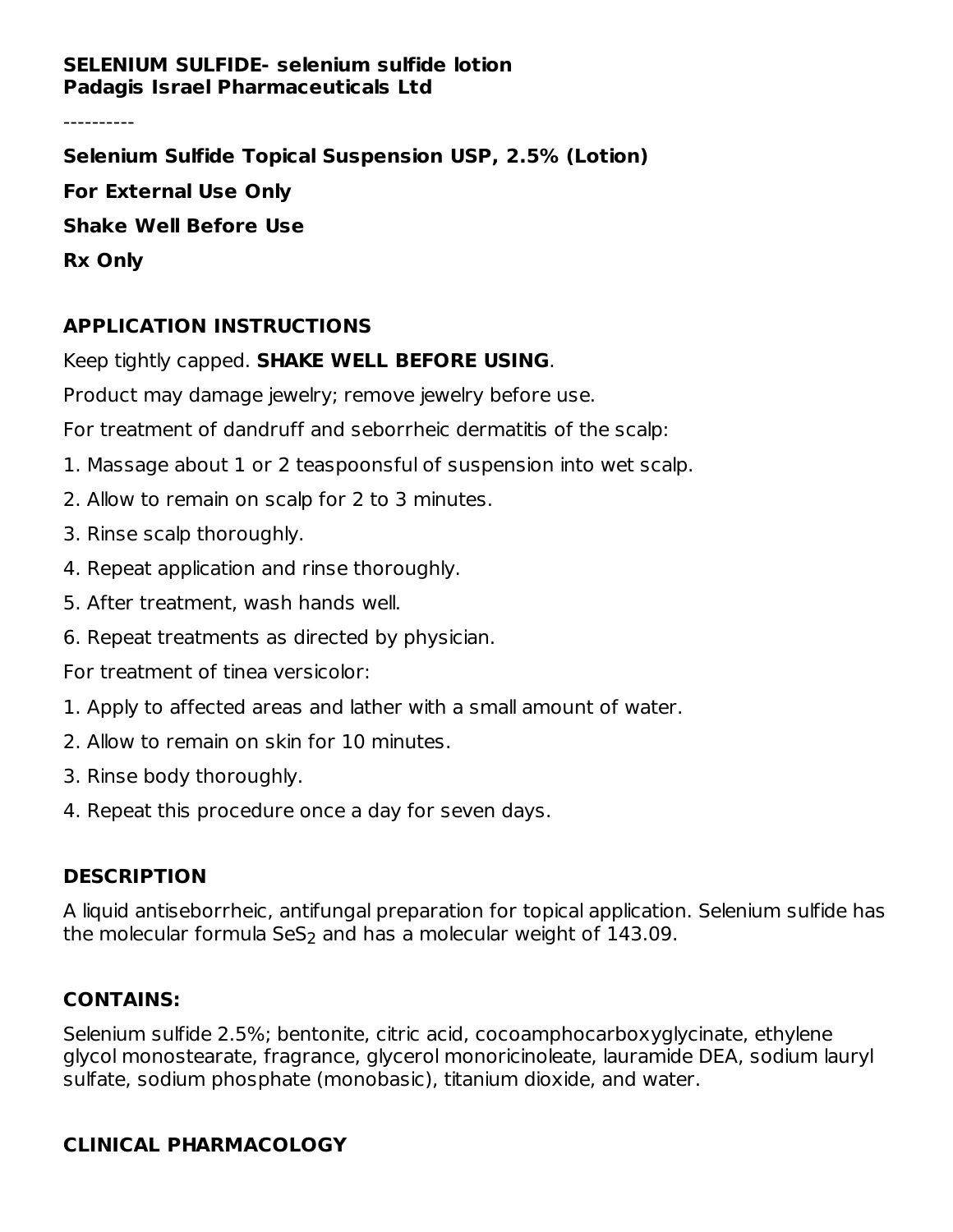Selenium sulfide appears to have a cytostatic effect on cells of the epidermis and follicular epithelium, thus reducing corneocyte production.

## **INDICATIONS AND USAGE**

For the treatment of tinea versicolor, seborrheic dermatitis of the scalp, and dandruff.

### **CONTRAINDICATIONS**

This product should not be used by patients allergic to any of its components.

### **PRECAUTIONS**

#### **General -**

Should not be used when acute inflammation or exudation is present as increased absorption may occur.

#### **Information for Patients -**

Application to skin or scalp may produce skin irritation or sensitization. If sensitivity reactions occur, use should be discontinued. May be irritating to mucous membranes of the eyes and contact with this area should be avoided. When applied to the body for treatment of tinea versicolor, Selenium Sulfide Topical Suspension USP, 2.5% (Lotion) may produce skin irritation especially in the genital area and where skin folds occur. These areas should be thoroughly rinsed after application.

#### **Carcinogenesis -**

Studies in mice using dermal application of 25% and 50% solutions of 2.5% selenium sulfide topical suspension, over an 88 week period, indicated no carcinogenic effects.

### **Pregnancy -**

WHEN USED ON BODY SURFACES FOR THE TREATMENT OF TINEA VERSICOLOR, SELENIUM SULFIDE IS CLASSIFIED AS PREGNANCY CATEGORY "C". Animal reproduction studies have not been conducted with Selenium Sulfide Topical Suspension USP, 2.5% (Lotion). It is also not known whether Selenium Sulfide Topical Suspension USP, 2.5% (Lotion) can cause fetal harm when applied to body surfaces of a pregnant woman or can affect reproduction capacity. Under ordinary circumstances Selenium Sulfide Topical Suspension USP, 2.5% (Lotion) should not be used for the treatment of tinea versicolor in pregnant women.

### **Pediatric Use -**

Safety and effectiveness in infants have not been established.

## **ADVERSE REACTIONS**

In decreasing order of severity: skin irritation, occasional reports of increase in amount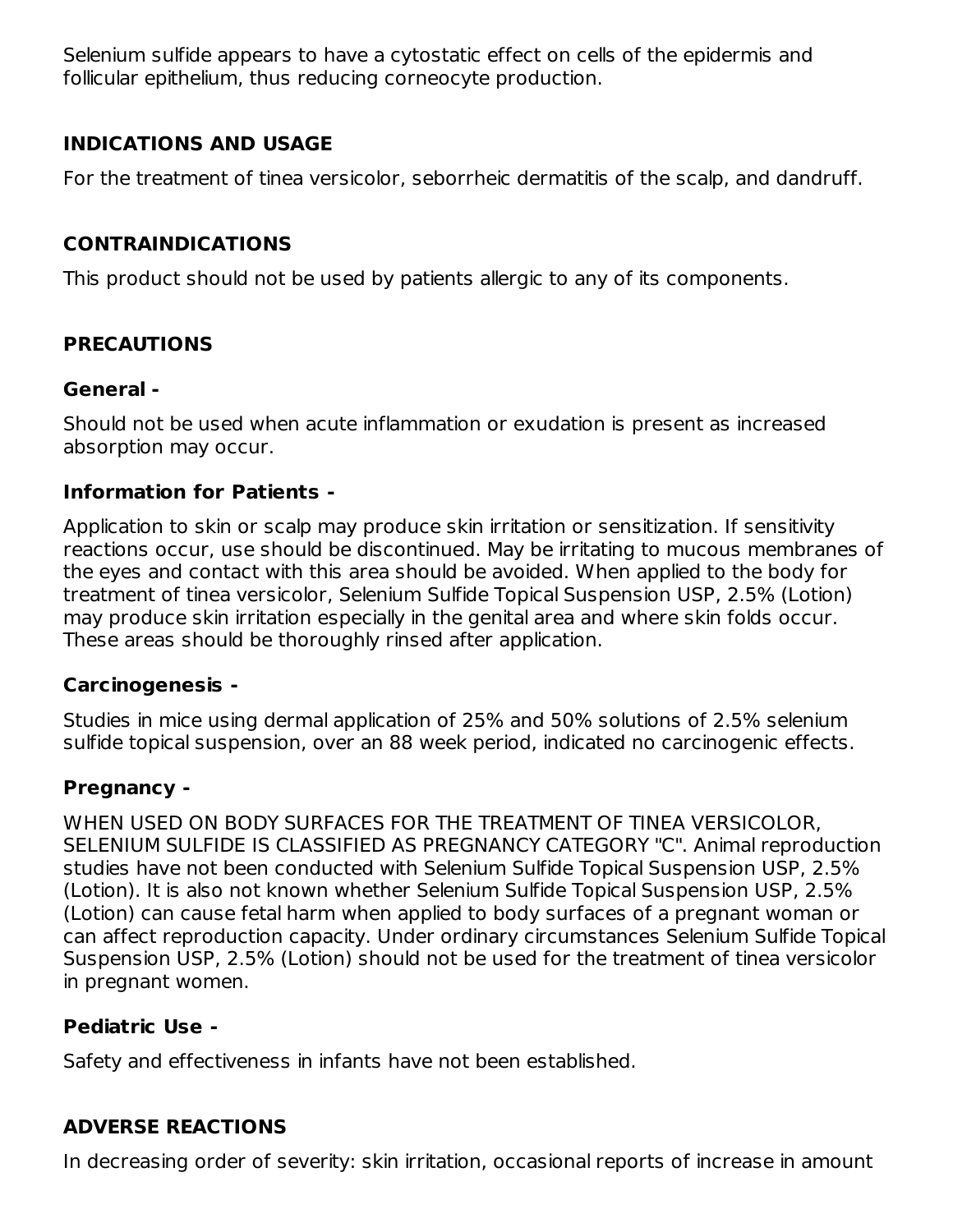of normal hair loss, discoloration of hair (can be avoided or minimized by thorough rinsing of hair after treatment). As with other shampoos, oiliness or dryness of hair and scalp may occur.

## **OVERDOSAGE**

# **Accidental Oral Ingestion**

Selenium Sulfide Topical Suspension USP, 2.5% (Lotion) is intended for external use only. There have been no documented reports of serious toxicity in humans resulting from acute ingestion of Selenium Sulfide Topical Suspension USP, 2.5% (Lotion); however, acute toxicity studies in animals suggest that ingestion of large amounts could result in potential human toxicity. For this reason, evacuation of the stomach contents should be considered in cases of acute oral ingestion.

## **DOSAGE AND ADMINISTRATION**

See application instructions on rear panel of this bottle. For treatment of dandruff and seborrheic dermatitis: For the usual case, two applications each week for two weeks will afford control. After this, the suspension may be used at less frequent intervals weekly, every two weeks, or even every 3 or 4 weeks in some cases. The preparation should not be applied more frequently than required to maintain control.

For treatment of tinea versicolor: Apply to affected areas and lather with a small amount of water. Allow product to remain on skin for 10 minutes, then rinse the body thoroughly. Repeat this procedure once a day for seven days.

## **HOW SUPPLIED**

Selenium Sulfide Topical Suspension USP, 2.5% (Lotion) is available as follows:

4 fl oz plastic bottle (NDC 45802-**040**-64).

Manufactured By Perrigo, Bronx, NY 10457

Distributed By Perrigo

Allegan, MI 49010

Rev 01-17

## **WARNINGS AND PRECAUTIONS:**

**For External Use Only**. Do not use on broken skin or inflamed areas. If allergic reactions occur, discontinue use. Avoid getting shampoo in eyes or in contact with genital area as it may cause irritation and burning.

# **KEEP THIS AND ALL MEDICATIONS OUT OF REACH OF CHILDREN.**

Store at 20°-25°C (68°-77°F) [see USP Controlled Room Temperature].

For lot number and expiration date see label or bottom of container.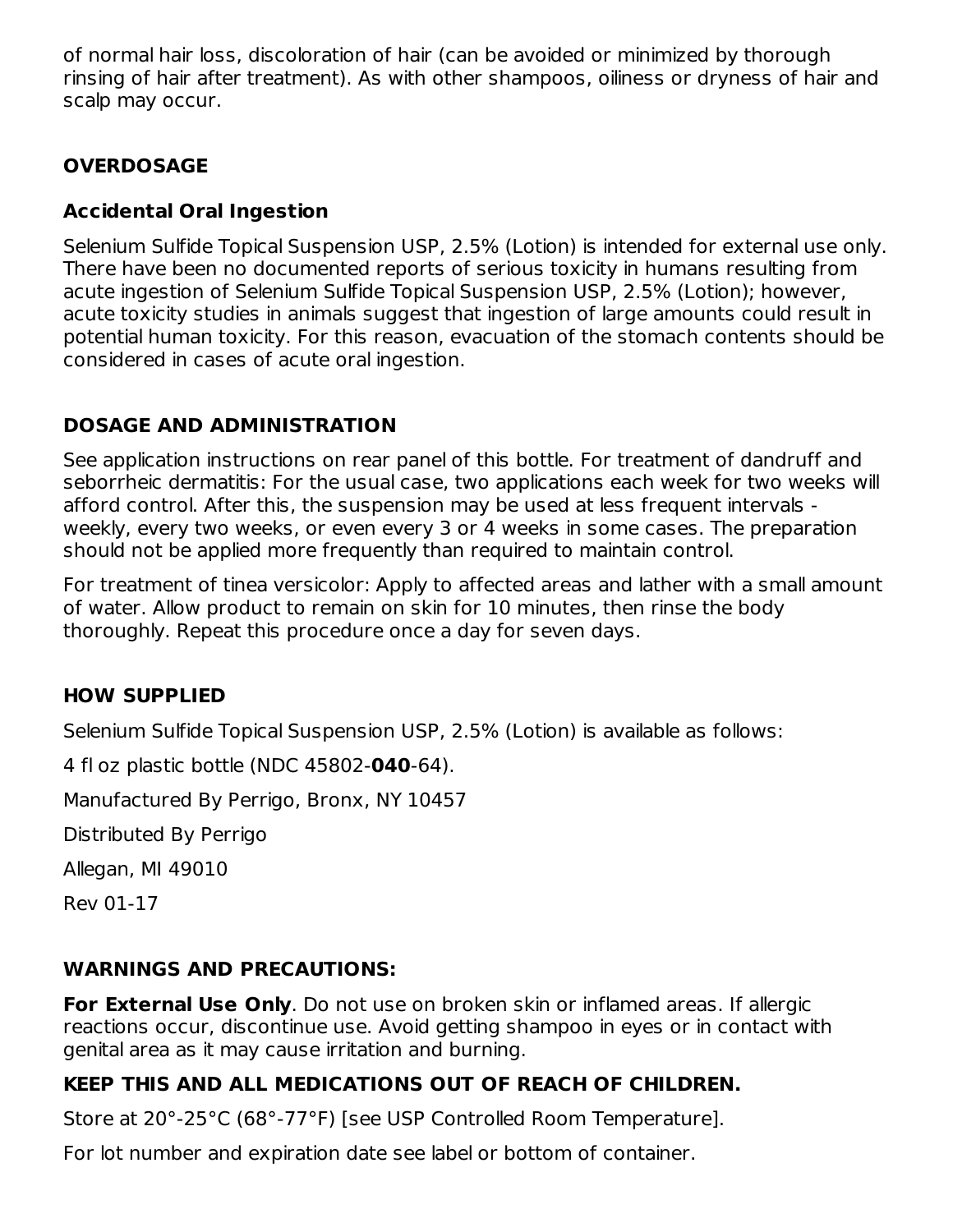Manufactured By Perrigo, Bronx, NY 10457 Distributed By Perrigo, Allegan, MI 49010 www.perrigo.com Rev 01-17 :2J526 RC B5

## **Principal Display Panel**

Rx Only NDC 45802-**040**-64 Selenium Sulfide Topical Suspension USP, 2.5% (Lotion) For External Use Only Shake Well Before Use : 2J526 RC F5 4 FL OZ Peel Here

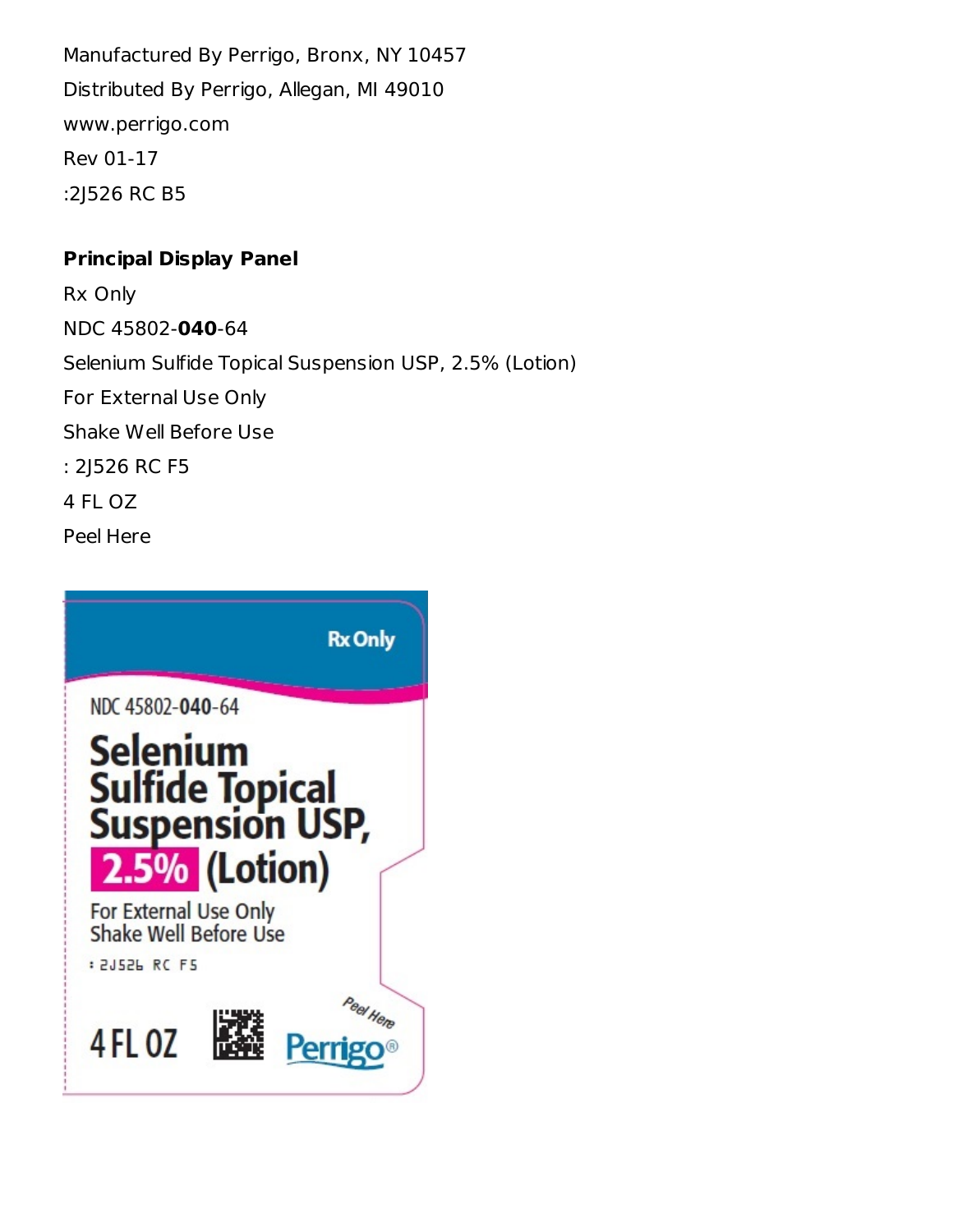

The following image is a placeholder representing the product identifier that is either affixed or imprinted on the drug package label during the packaging operation.

S/N [insert product's serial number] Lot [insert product's lot number] Exp [insert product's expiration date]

| <b>SELENIUM SULFIDE</b>    |                         |                           |               |
|----------------------------|-------------------------|---------------------------|---------------|
| selenium sulfide lotion    |                         |                           |               |
|                            |                         |                           |               |
| <b>Product Information</b> |                         |                           |               |
| <b>Product Type</b>        | HUMAN PRESCRIPTION DRUG | <b>Item Code (Source)</b> | NDC:45802-040 |
|                            |                         |                           |               |